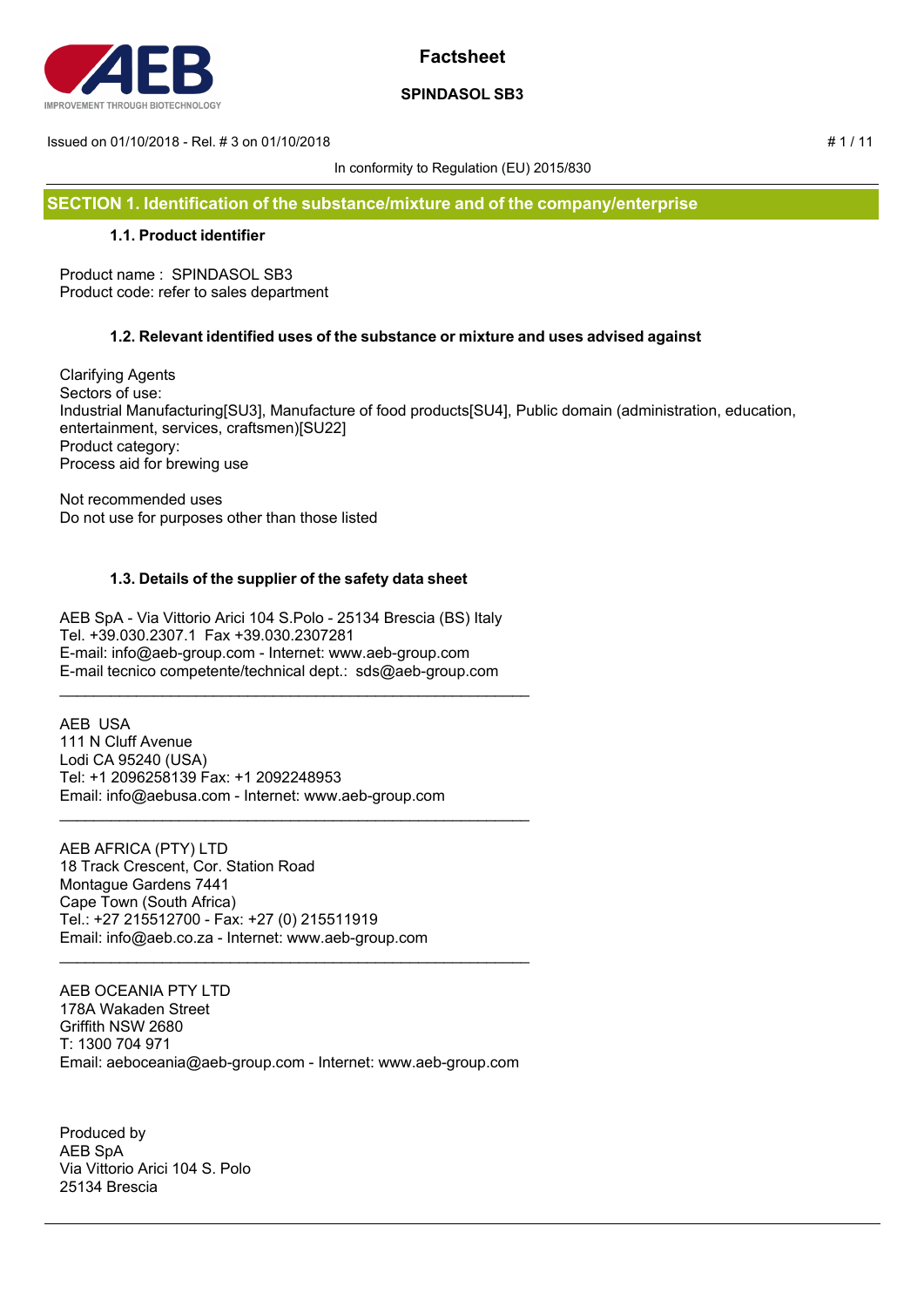

## **SPINDASOL SB3**

#### $\mu$  Issued on 01/10/2018 - Rel. # 3 on 01/10/2018  $\mu$  2 / 11

In conformity to Regulation (EU) 2015/830

### **1.4. Emergency telephone number**

### AEB SpA

Centralino/Switchboard: +39.030.2307.1 - (h 8.30-12.00 13.30-18.00 GMT +1; Lingua/Language: Italiano, English)

\_\_\_\_\_\_\_\_\_\_\_\_\_\_\_\_\_\_\_\_\_\_\_\_\_\_\_\_\_\_\_\_\_\_\_\_\_\_\_\_\_\_\_\_\_\_\_\_\_\_\_\_\_\_\_\_\_\_\_\_\_\_\_\_\_\_\_\_\_\_\_\_\_\_\_\_\_\_\_\_\_\_\_\_\_\_\_\_\_\_\_\_\_\_

\_\_\_\_\_\_\_\_\_\_\_\_\_\_\_\_\_\_\_\_\_\_\_\_\_\_\_\_\_\_\_\_\_\_\_\_\_\_\_\_\_\_\_\_\_\_\_\_\_\_\_\_\_\_\_\_\_\_\_\_\_\_\_\_\_\_\_\_\_\_\_\_\_\_\_\_\_\_\_\_\_\_\_\_\_\_\_\_\_\_\_\_\_\_

\_\_\_\_\_\_\_\_\_\_\_\_\_\_\_\_\_\_\_\_\_\_\_\_\_\_\_\_\_\_\_\_\_\_\_\_\_\_\_\_\_\_\_\_\_\_\_\_\_\_\_\_\_\_\_\_\_\_\_\_\_\_\_\_\_\_\_\_\_\_\_\_\_\_\_\_\_\_\_\_\_\_\_\_\_\_\_\_\_\_\_\_\_\_

AEB BIOCHEMICAL USA Switchboard: +1 2096258139 (GMT -8; Language: English)

AEB AFRICA (PTY) LTD

Switchboard: +27 215512700 (GMT +1; Language: English, Afrikaans)

AEB OCEANIA PTY LTD Switchboard: +61 1300 704 971 (GMT +9; Language: English)

## **SECTION 2. Hazards identification**

### **2.1. Classification of the substance or mixture**

2.1.1 Classification according to Regulation (EC) No 1272/2008:

 This product does not meet the criteria for classification in any hazard class according to Regulation (EC) No 1272/2008 on classification, labelling and packaging of substances and mixtures.

 Pictograms: None

 Hazard Class and Category Code(s): Non hazardous

 Hazard statement Code(s): Non hazardous

### **2.2. Label elements**

Labelling according to Regulation (EC) No 1272/2008:

Pictogram, Signal Word Code(s): None

Hazard statement Code(s): Non hazardous

Supplemental Hazard statement Code(s): not applicable

Precautionary statements: None in particular.

 Contains: Information concerning the components: Silica sol 25%.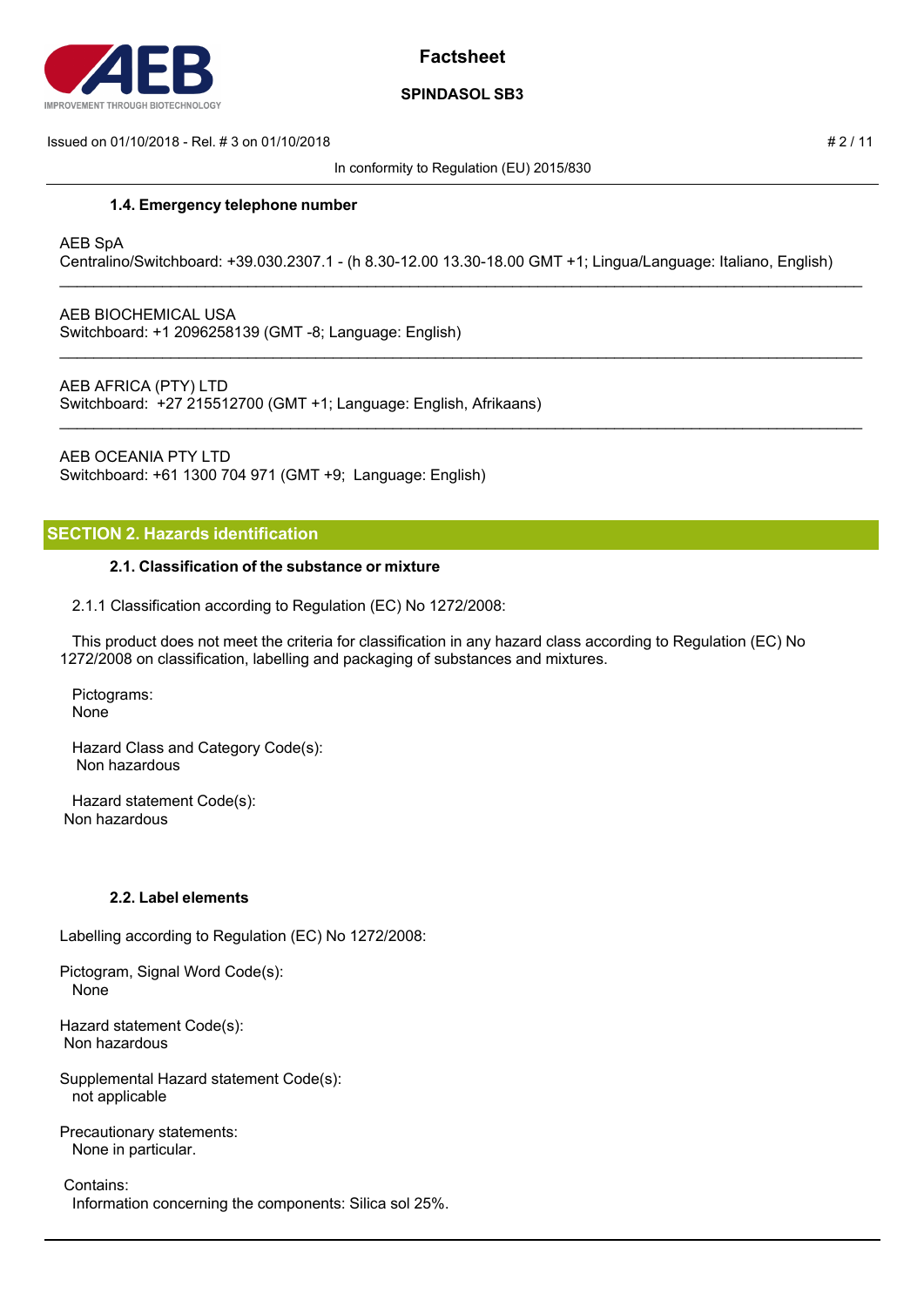

## **SPINDASOL SB3**

Issued on 01/10/2018 - Rel. # 3 on 01/10/2018 # 3 / 11

In conformity to Regulation (EU) 2015/830

## **2.3. Other hazards**

The substance / mixture does NOT contain substances PBT/vPvB according to Regulation (EC) No 1907/2006, Annex XIII

No information on other hazards This document is outside the scope of Article 31 of REACH

**SECTION 3. Composition/information on ingredients**

### **3.1 Substances**

No dangerous substance to report.

### **3.2 Mixtures**

Irrilevant

### **SECTION 4. First aid measures**

### **4.1. Description of first aid measures**

Inhalation:

 Ventilate the area. Move immediately the contaminated patient from the area and keep him at rest in a well ventilated area. If you feel unwell seek medical advice.

Direct contact with skin (of the pure product).: Wash thoroughly with soap and running water.

Direct contact with eyes (of the pure product).: Wash immediately and thorougly with running water for at least 10 minutes.

Ingestion:

Not hazardous. It's possible to give activated charcoal in water or medicinal mineral vaseline oil.

### **4.2. Most important symptoms and effects, both acute and delayed**

No data available.

### **4.3. Indication of any immediate medical attention and special treatment needed**

No data available.

## **SECTION 5. Firefighting measures**

### **5.1. Extinguishing media**

Suggested extinguishing media:

Water spray, CO2, foam, dry chemical, depending on the materials involved in the fire.

Extinguishing media to avoid:

Water jets. Use water jets only to cool the surfaces of the containers exposed to fire.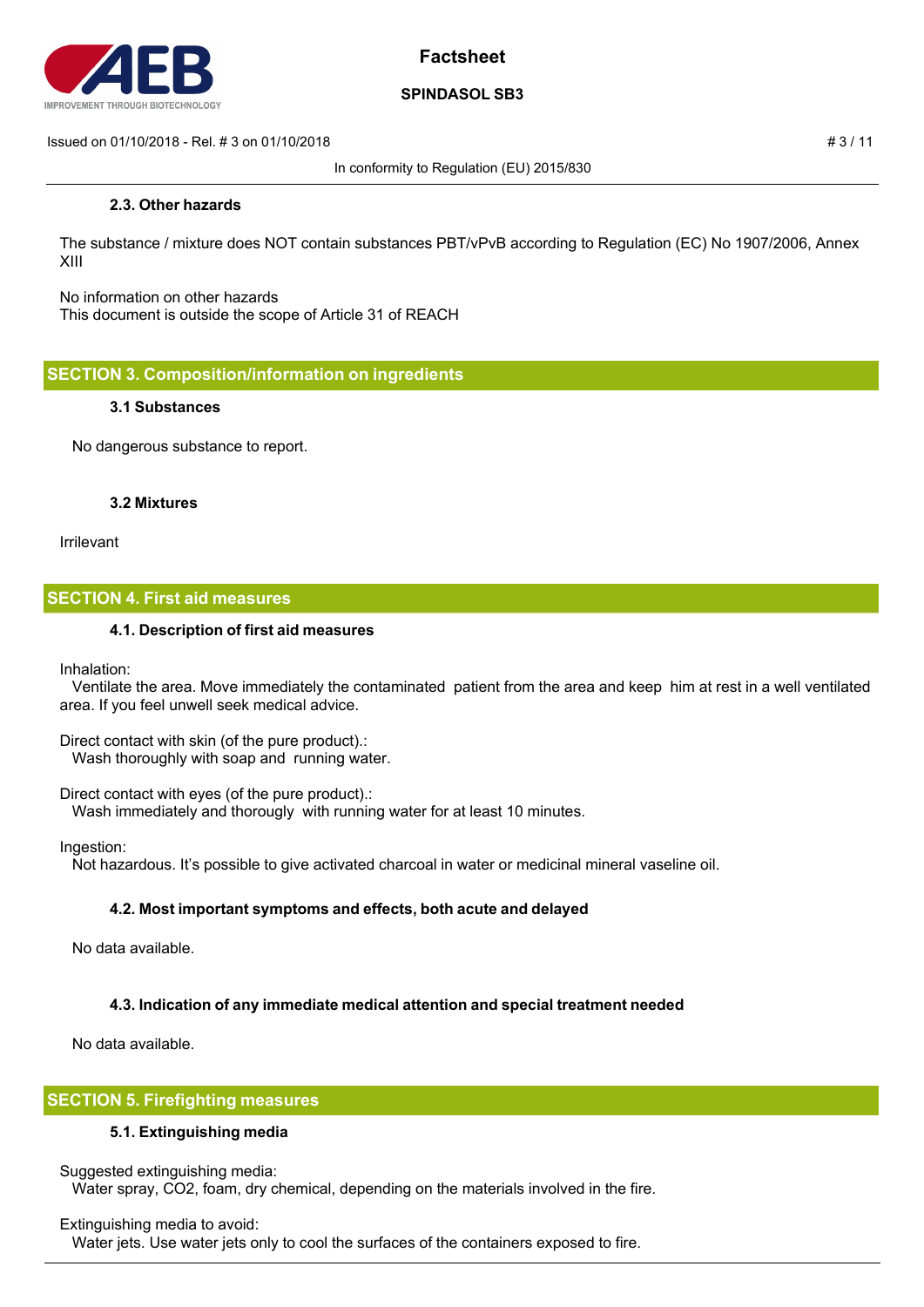

## **SPINDASOL SB3**

 $\mu$  Issued on 01/10/2018 - Rel. # 3 on 01/10/2018  $\mu$  4 / 11

In conformity to Regulation (EU) 2015/830

## **5.2. Special hazards arising from the substance or mixture**

No data available.

## **5.3. Advice for firefighters**

Use protection for the breathing apparatus

Safety helmet and full protective clothing.

The water spray can be used to protect the people involved in the extinction.

 You may also use self-contained breathing apparatus, especially when working in confined and poorly ventilated areas and if you use halogenated extinguishers (Halon 1211 fluobrene, Solkan 123, NAF, etc...)

Keep containers cool with water spray

## **SECTION 6. Accidental release measures**

### **6.1. Personal precautions, protective equipment and emergency procedures**

6.1.1 For non-emergency personnel: Leave the area surrounding the spill or release. Do not smoke Wear gloves and protective clothing

6.1.2 For emergency responders: Eliminate all unguarded flames and possible sources of ignition. No smoking. Privide a sufficient ventilation. Evacuate the danger area and, in case, consult an expert.

## **6.2. Environmental precautions**

 Contain spills with earth or sand. If the product has entered a watercourse, sewers or has contaminated soil or vegetation, notify the authorities. Dispose of the waste material in compliance with the regulations

### **6.3. Methods and material for containment and cleaning up**

6.3.1 Containment:

 Recover the product for reuse, if possible, or for removal. Possibly absorb it with inert materia or sucked it. Prevent it from entering the sewer system.

 6.3.2 Cleaning up: After wiping up, wash with water the area and materials involved

 6.3.3 Other information: None in particular.

### **6.4. Reference to other sections**

Refer to paragraphs 8 and 13 for more information

# **SECTION 7. Handling and storage**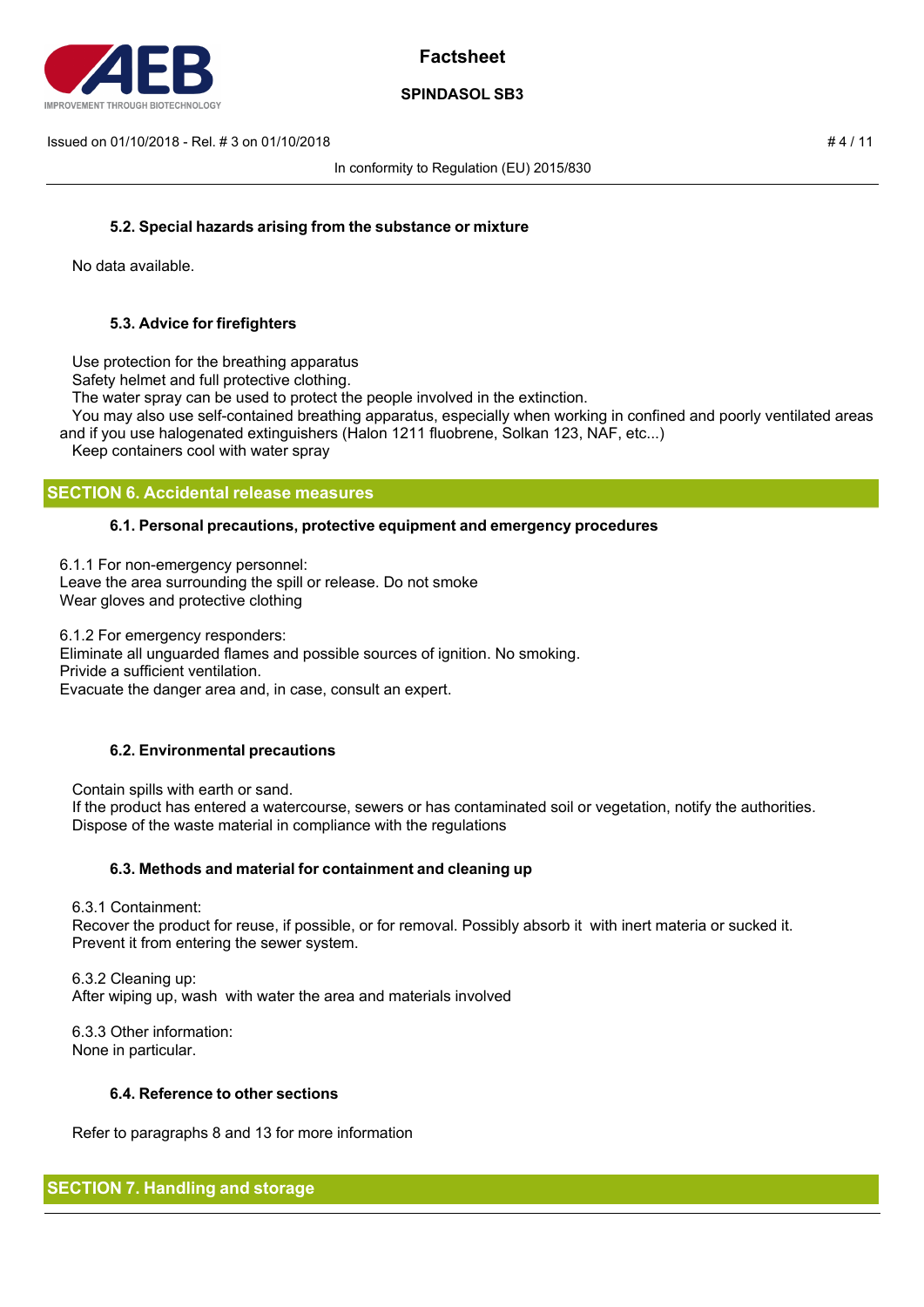

## **SPINDASOL SB3**

 $\mu = 5 / 11$  Issued on 01/10/2018 - Rel. # 3 on 01/10/2018

In conformity to Regulation (EU) 2015/830

## **7.1. Precautions for safe handling**

 Avoid contact and inhalation of vapors At work do not eat or drink. See also paragraph 8 below.

## **7.2. Conditions for safe storage, including any incompatibilities**

 Keep in original container closed tightly. Do not store in open or unlabelled containers. Keep containers upright and safe by avoiding the possibility of falls or collisions. Store in a cool and dry place, away from heat sources and direct exposure to sunlight.

## **7.3. Specific end use(s)**

Industrial Manufacturing: Handle with extreme caution. Store in a well ventilated place away from heat sources.

Manufacture of food products: Handle with care. Store in a clean, dry, ventilated area away from heat and direct sunlight. Keep container tightly closed.

Public domain (administration, education, entertainment, services, craftsmen): Handle with care. Store in a ventilated area and away from heat, keep the container tightly closed.

## **SECTION 8. Exposure controls/personal protection**

### **8.1. Control parameters**

No data available.

## **8.2. Exposure controls**

Appropriate engineering controls: Industrial Manufacturing: No specific monitoring foreseen (act according to good practice and specific rules for the type of risk associated)

Manufacture of food products: No specific monitoring foreseen (act according to good practice and specific rules for the type of risk associated)

Public domain (administration, education, entertainment, services, craftsmen): No specific monitoring foreseen (act according to good practice and specific rules for the type of risk associated)

### 8.2.2 Individual protection measures:

 (a) Eye / face protection When handling the pure product use safety glasses (EN 166).

(b) Skin protection

(i) Hand protection

 When handling the pure product use chemical resistant protective latex or rubber gloves, or other protective equipment, according to the instructions of the RSPP

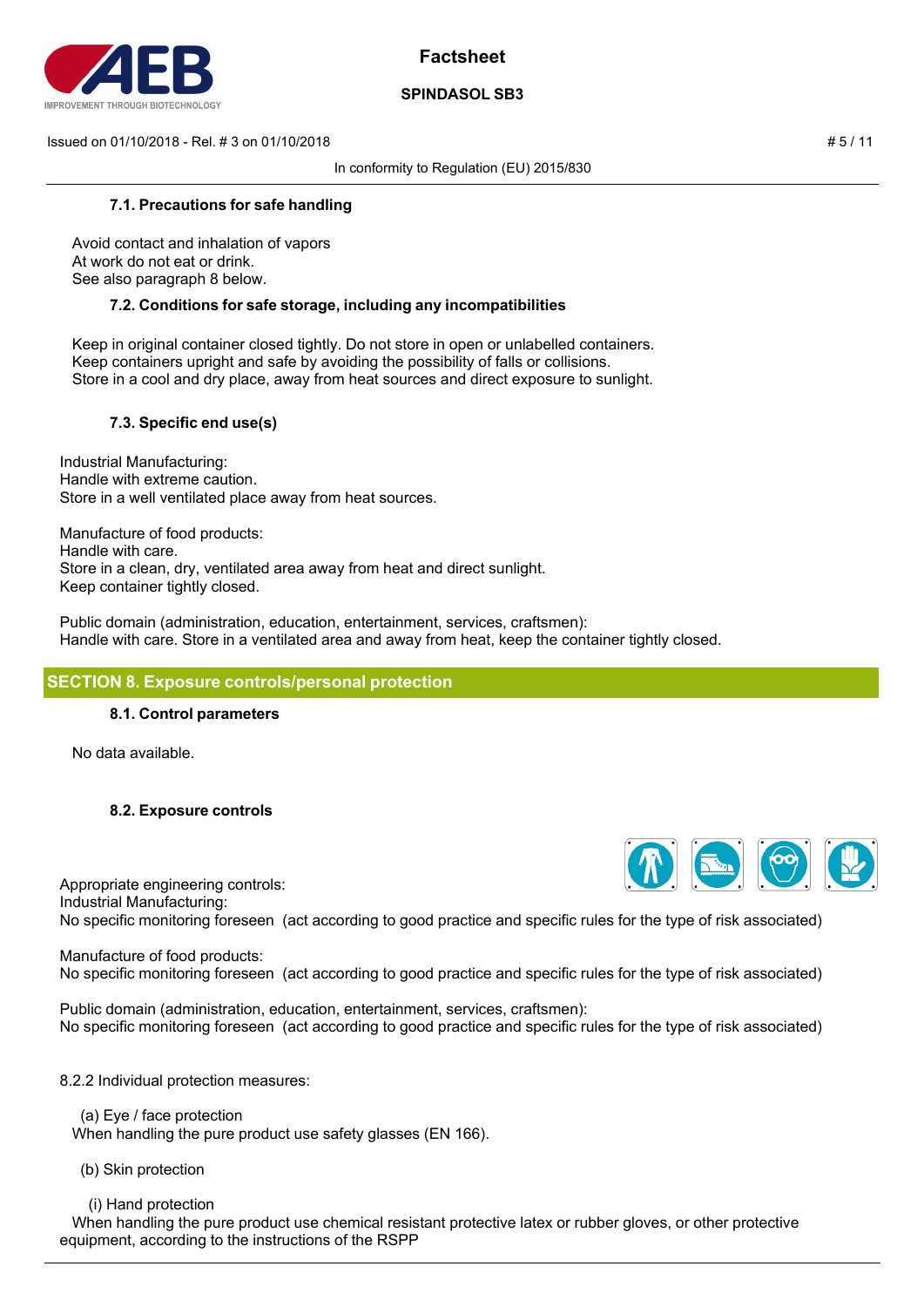

## **SPINDASOL SB3**

#### Issued on 01/10/2018 - Rel. # 3 on 01/10/2018 **# 6 / 11**

In conformity to Regulation (EU) 2015/830

(ii) Other

 When handling the pure product, wear full protective clothing (generic workwear) or other protective equipment, according to the instructions of the RSPP

 (c) Respiratory protection Not needed for normal use.

 (d) Thermal hazards No hazard to report

Environmental exposure controls:

Use according to good working practices and avoid to disperse the product into the environment.

## **SECTION 9. Physical and chemical properties**

## **9.1. Information on basic physical and chemical properties**

| Physical and chemical properties             | Value                                                                                | <b>Determination method</b> |
|----------------------------------------------|--------------------------------------------------------------------------------------|-----------------------------|
| Appearance                                   | Opalescent liquid                                                                    |                             |
| Odour                                        | not determined as considered not relevant for the<br>characterization of the product |                             |
| Odour threshold                              | not determined as considered not relevant for the<br>characterization of the product |                             |
| pH                                           | $10.0 \pm 0.5$ (20 °C)                                                               |                             |
| Melting point/freezing point                 | not determined as considered not relevant for the<br>characterization of the product |                             |
| Initial boiling point and boiling range      | not determined as considered not relevant for the<br>characterization of the product |                             |
| Flash point                                  | not determined as considered not relevant for the<br>characterization of the product | <b>ASTM D92</b>             |
| Evaporation rate                             | not determined as considered not relevant for the<br>characterization of the product |                             |
| Flammability (solid, gas)                    | not determined as considered not relevant for the<br>characterization of the product |                             |
| Upper/lower flammability or explosive limits | not determined as considered not relevant for the<br>characterization of the product |                             |
| Vapour pressure                              | not determined as considered not relevant for the<br>characterization of the product |                             |
| Vapour density                               | not determined as considered not relevant for the<br>characterization of the product |                             |
| Relative density                             | not determined as deemed not relevant to the<br>characterization of the product      |                             |
| Solubility                                   | not determined as considered not relevant for the<br>characterization of the product |                             |
| Water solubility                             | dispersible                                                                          |                             |
| Partition coefficient: n-octanol/water       | not determined as considered not relevant for the<br>characterization of the product |                             |
| Auto-ignition temperature                    | not determined as considered not relevant for the<br>characterization of the product |                             |
| Decomposition temperature                    | not determined as considered not relevant for the<br>characterization of the product |                             |
| Viscosity                                    | not determined as deemed not relevant to the<br>characterization of the product      |                             |
| <b>Explosive properties</b>                  | not determined as considered not relevant for the<br>characterization of the product |                             |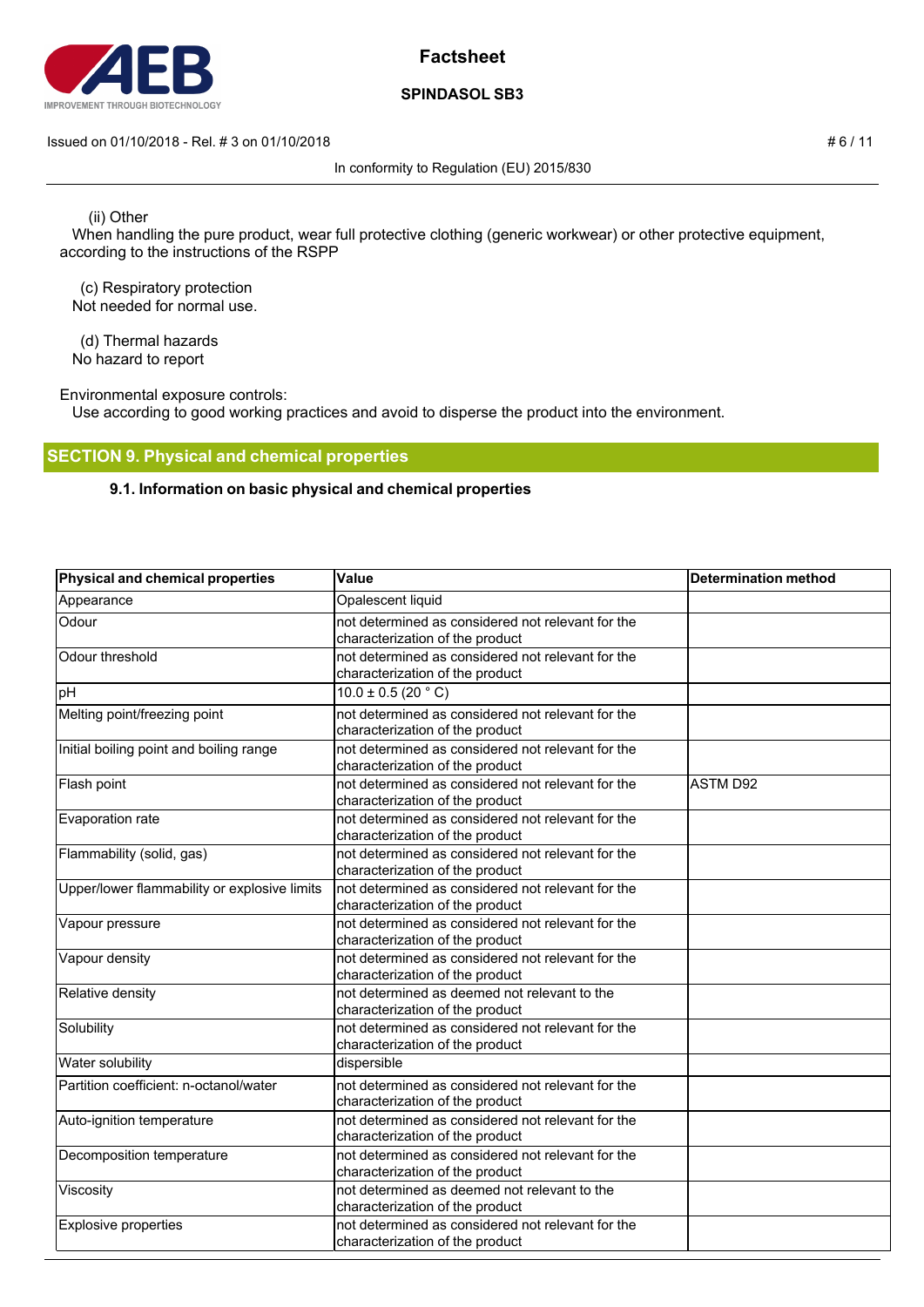

## **SPINDASOL SB3**

#### Issued on 01/10/2018 - Rel. # 3 on 01/10/2018 # 7 / 11

#### In conformity to Regulation (EU) 2015/830

| <b>Physical and chemical properties</b> | Value                                                                                  | Determination method |
|-----------------------------------------|----------------------------------------------------------------------------------------|----------------------|
| Oxidising properties                    | Inot determined as considered not relevant for the<br>Icharacterization of the product |                      |

## **9.2. Other information**

No data available.

**SECTION 10. Stability and reactivity**

### **10.1. Reactivity**

No reactivity hazards

### **10.2. Chemical stability**

No hazardous reaction when handled and stored according to provisions.

### **10.3. Possibility of hazardous reactions**

There are no hazardous reactions

## **10.4. Conditions to avoid**

The product must not be exposed to temperatures below 0 ° C. Avoid drying out the solution as this may cause a build up of dust.

### **10.5. Incompatible materials**

Acids

## **10.6. Hazardous decomposition products**

No dangerous decomposition compounds are known.

## **SECTION 11. Toxicological information**

### **11.1. Information on toxicological effects**

ATE oral =  $\infty$ ATE dermal =  $\infty$ ATE inhal =  $\infty$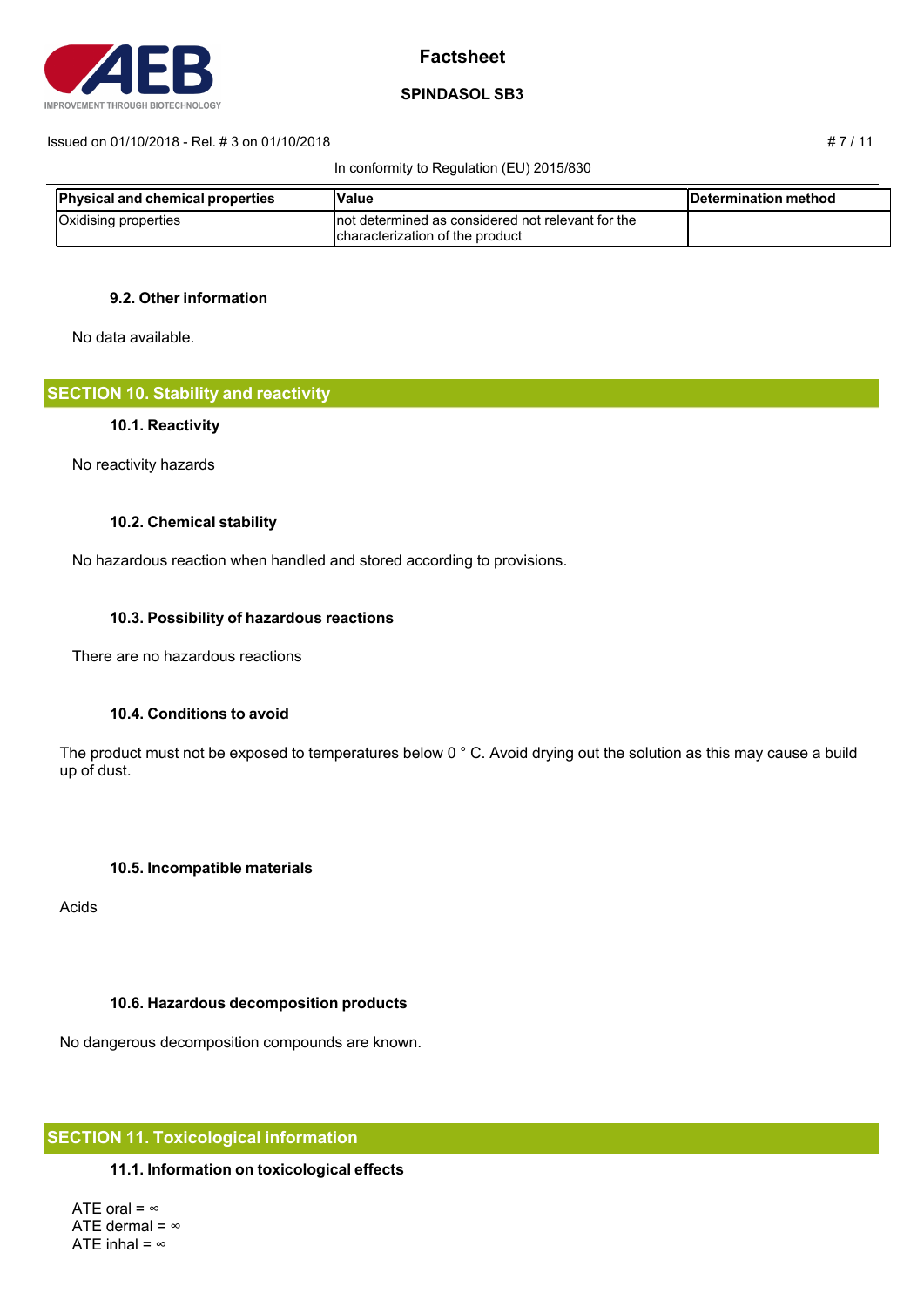

## **SPINDASOL SB3**

#### Issued on 01/10/2018 - Rel. # 3 on 01/10/2018 # 8 / 11

In conformity to Regulation (EU) 2015/830

- (a) acute toxicity: based on available data, the classification criteria are not met.
- (b) skin corrosion/irritationbased on available data, the classification criteria are not met.
- (c) serious eye damage/irritation: based on available data, the classification criteria are not met.
- (d) respiratory or skin sensitization: based on available data, the classification criteria are not met.
- (e) germ cell mutagenicity: based on available data, the classification criteria are not met.
- (f) carcinogenicity: based on available data, the classification criteria are not met.
- (g) reproductive toxicity: based on available data, the classification criteria are not met.
- (h) specific target organ toxicity (STOT) single exposure: based on available data, the classification criteria are not met.
- (i) specific target organ toxicity (STOT) repeated exposurebased on available data, the classification criteria are not met.
	- (j) aspiration hazard: based on available data, the classification criteria are not met.
- Health Hazards:
- Eye contact: Accidental contact of product with eyes may cause irritation.
- Skin Contact: Product is not an irritant. Prolonged or repeated contact may defeat and irritate the skin and cause dermatitis in some cases.
- Ingestion: The ingested product may cause irritation of the mucous membranes of the throat and digestive system leading to digestive symptoms and abnormal bowel disorders.
- Inhalation: Prolonged exposure to vapours or mists of product may cause respiratory irritation.

## **SECTION 12. Ecological information**

### **12.1. Toxicity**

Use according to good working practices and avoid to disperse the product into the environment.

## **12.2. Persistence and degradability**

not applicable not organic product

## **12.3. Bioaccumulative potential**

Bioaccumulation unlikely.

## **12.4. Mobility in soil**

No test result

## **12.5. Results of PBT and vPvB assessment**

The mixture does not contain any substance considered as persistent, bioaccumulating and toxic (PBT). The mixture does not contain any substance considered to be very persistent and very bioaccumulating (vPvB).

The substance / mixture does NOT contain substances PBT/vPvB according to Regulation (EC) No 1907/2006, Annex XIII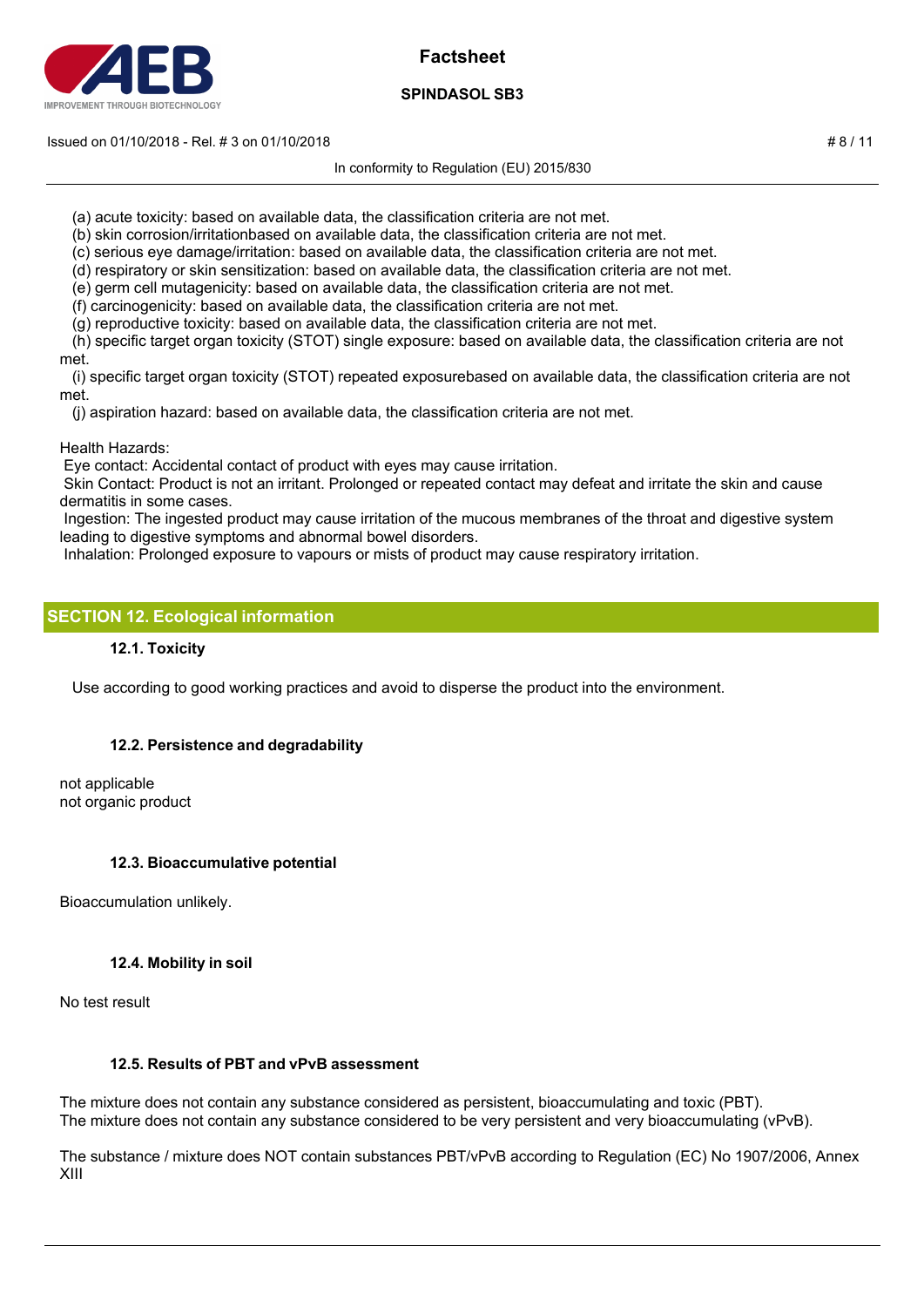

## **SPINDASOL SB3**

 $\mu = 9/11$  Issued on 01/10/2018 - Rel. # 3 on 01/10/2018

In conformity to Regulation (EU) 2015/830

### **12.6. Other adverse effects**

No adverse effects

## **SECTION 13. Disposal considerations**

### **13.1. Waste treatment methods**

 Do not reuse empty containers. Dispose of them in accordance with the regulations in force. Any remaining product should be disposed of according to applicable regulations by addressing to authorized companies. Recover if possible. Operate according to local or national regulations

## **SECTION 14. Transport information**

### **14.1. UN number**

 Not included in the field of application of regulations concerning the transport of dangerous goods: by road (ADR); by rail (RID); by air (ICAO / IATA); by sea (IMDG).

## **14.2. UN proper shipping name**

None

**14.3. Transport hazard class(es)**

None

## **14.4. Packing group**

None

**14.5. Environmental hazards**

None

## **14.6. Special precautions for user**

No data available.

## **14.7. Transport in bulk according to Annex II of MARPOL73/78 and IBC Code**

Transport in bulk is not foreseen

## **SECTION 15. Regulatory information**

## **15.1. Safety, health and environmental regulations/legislation specific for the substance or mixture**

Restrictions relating to the product or contained substances (All. XVII Reg. EC 1907/2006): not applicable Substances in Candidate List (art. 59 Reg. EC 1907/2006): the product does not contain SVHC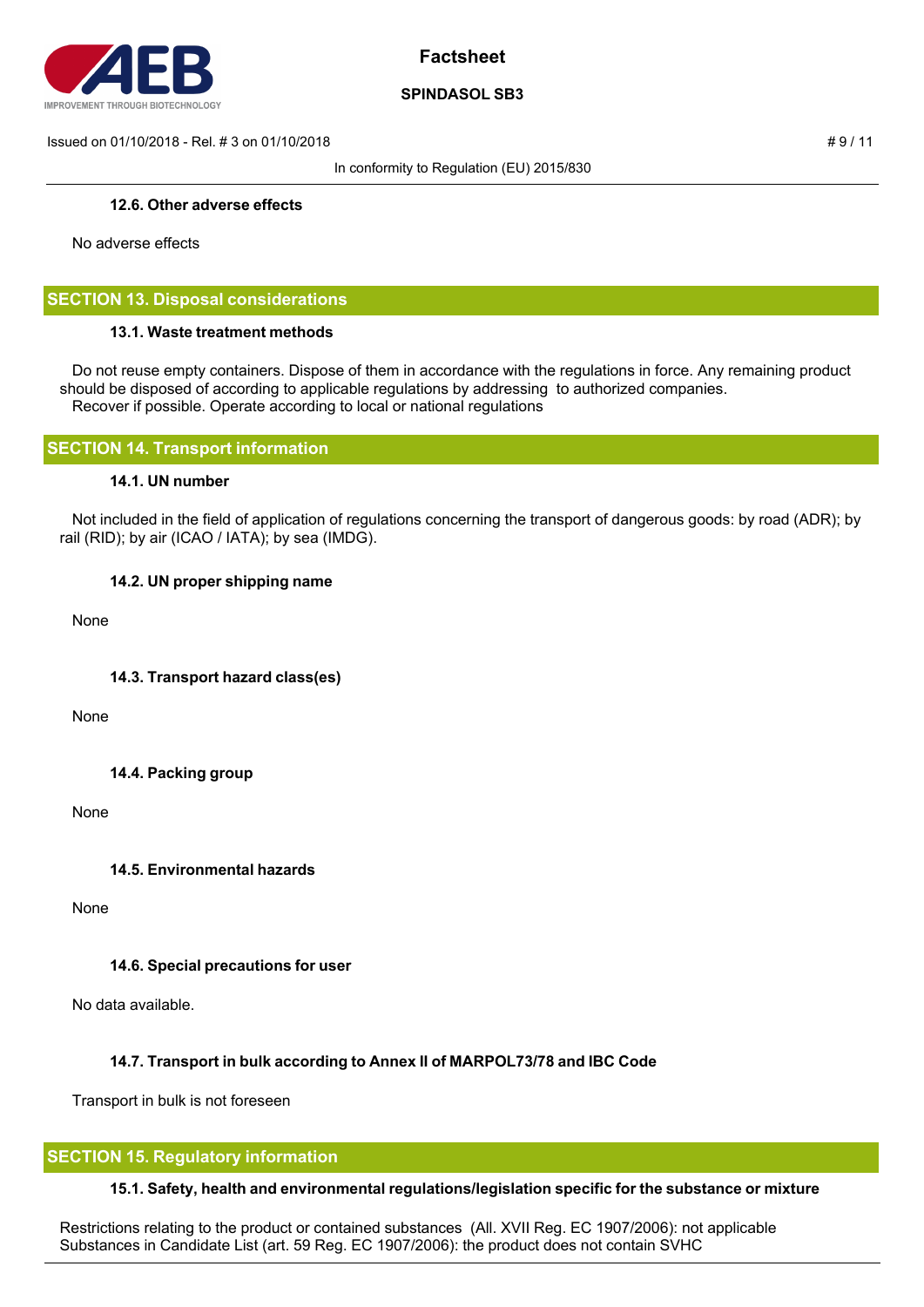

## **SPINDASOL SB3**

Issued on 01/10/2018 - Rel. # 3 on 01/10/2018 # 10 / 11

In conformity to Regulation (EU) 2015/830

Substances subject to authorisation (Ann. XIV Reg. CEC 1907/2006): the product does not contain SVHC Reg. EC 648/04: see 2.2 Reg. (EU) n. 1169/2011: see 2.2

## **15.2. Chemical safety assessment**

No chemical safety assessment was carried out by the supplier

## **SECTION 16. Other information**

### **16.1. Other information**

Points modified compared to previous release: 2.2. Label elements,8.2. Exposure controls

Main normative references:

Reg. (CE) n. 1907 del 18/12/06 REACH (Registration, Evaluation and Authorisation of CHemicals) et seq.

Reg. (CE) 1272/2008 CLP (Classification Labelling and Packaging) et seq.

Regulation (EC) n. 648 of 31/03/04 (on detergents) et seq.

Regulation (UE) n. 1169/2011 (on the provision of food information to consumers)

Directive 2012/18/EU (on the control of major-accident hazards involving dangerous substances) et seq.

Procedure used to classify under CLP mixture (Reg . EC 1272/2008): irrilevant

Training required: This document must be submitted to the employer to determine the possible need for appropriate training for workers to ensure protection of human health and the environment.

n.a.: not applicable n.d.: not available ADR: Accord europèen relative au transport International des merchandises dangereuses par route (European Agreement concerning the International Carriage of Dangerous Goods by Road)

ATE: Acute Toxicity Estimat

BFC: BioconCentration Factor

BOD: Biochemical Oxigen Demand

CAS: Chemical Abstract Service number

CAP: Centre AntiPoison

CE/EC number EINECS (European Inventory of existing Commercial Substances) e ELINCS (European List of notified Chemical Substances)

CL50/LC50: Lethal Concentration 50

DL50/LD50: Lethal Dose 50

COD: Chemical Oxygen Demand

DNEL: Derived No Effect Level

EC50: half maximal Effective Concentration

ERC: Enviroment Release Classes

EU/UE: European Union

IATA: International Air Transport Association

ICAO: International Civil Aviation Organization

IMDG: International Maritime Dangerous Goods code

Kow: Octanol water partition coefficient

NOEC: No Observed Effect Concentration

OEL: Occupational Exposure Limit

PBT: Persistent Bioaccumulative and Toxic

PC: Product Categories

PNEC: Predicted No Effect Concentration

PROC: Process Categories

RID: Règlement concernent le transport International ferroviaire des merchandises dangereuses (Regulations